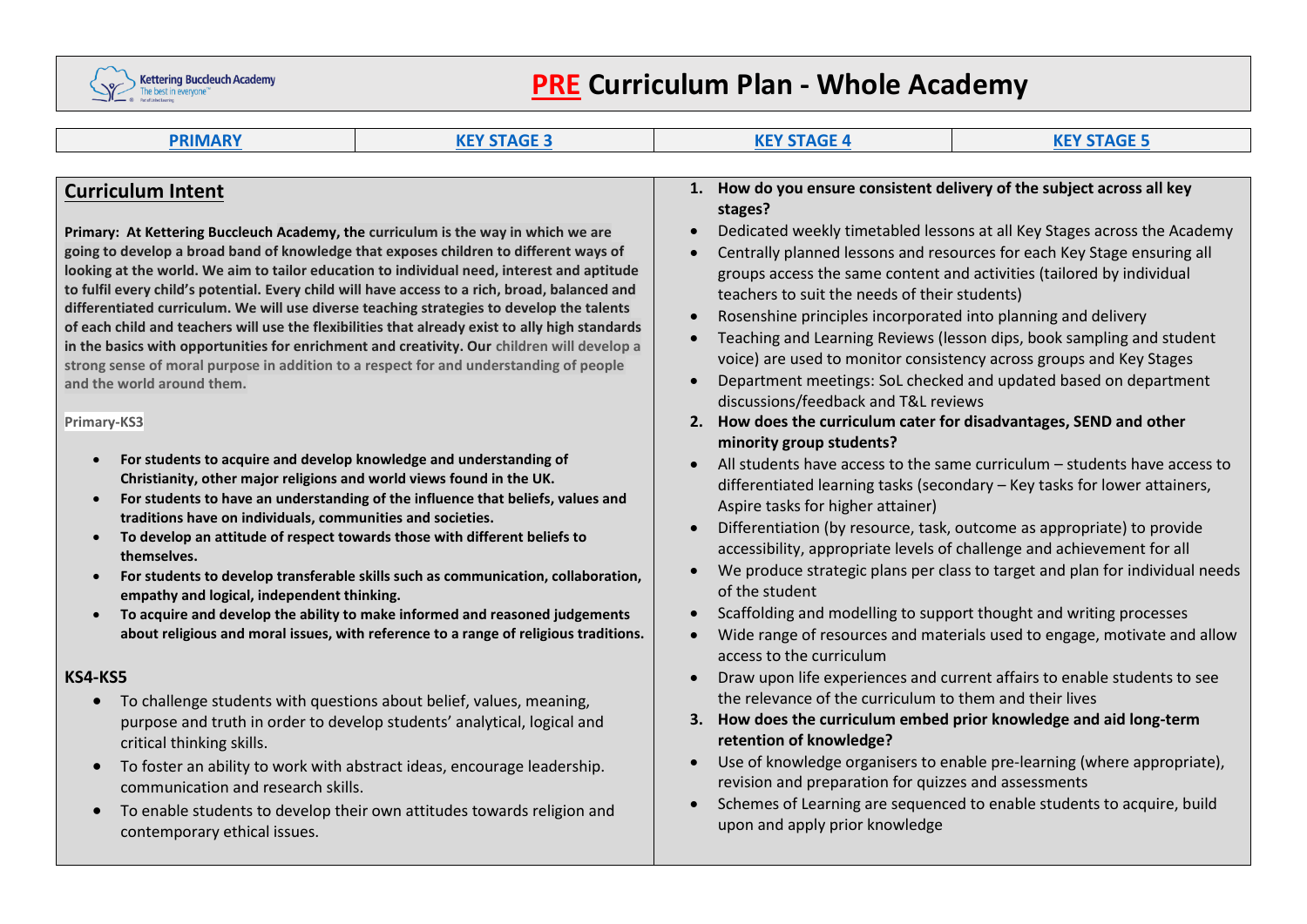### <span id="page-1-0"></span>**PRIMARY**

<span id="page-1-1"></span>

| Year           | Term 1                                                                                  | Term 2                                                     | Term <sub>3</sub>                         | Term <sub>4</sub>                                      | Term <sub>5</sub>                                      | Term 6                                        |
|----------------|-----------------------------------------------------------------------------------------|------------------------------------------------------------|-------------------------------------------|--------------------------------------------------------|--------------------------------------------------------|-----------------------------------------------|
| <b>EYFS</b>    | Christianity and religious beliefs represented in the class, school and local community |                                                            |                                           |                                                        |                                                        |                                               |
| $\mathbf{1}$   | <b>The Christian Family</b>                                                             | <b>Celebrations</b>                                        | The Family in Islam                       | What makes a place<br>special?                         | <b>Books and stories</b>                               | <b>Questions about God</b>                    |
| $\overline{2}$ | <b>Harvest and</b><br><b>Thanksgiving</b><br>Introduce other<br>religions               | <b>Christmas</b>                                           | <b>Books and stories</b>                  | Who is Jesus?                                          | <b>Places of worship</b>                               | <b>Special Times</b>                          |
| 3              | The Hindu<br><b>Community</b>                                                           | <b>How is Christmas</b><br>celebrated around<br>the world? | Family life and who<br>are Jews?          | How do people pray?                                    | How can we make a<br>difference in our<br>world today? | <b>Sacred Writing</b>                         |
| 4              | <b>Sikhs in Britain</b>                                                                 | Different places of<br>Christian worship.                  | <b>Commitment and</b><br><b>Belonging</b> | Is Easter the festival<br>of new life or<br>sacrifice? | <b>Good and Evil</b>                                   | Peace                                         |
| 5              | Words of wisdom                                                                         | Whose world is it?                                         | <b>Art and Music in</b><br>religion       | <b>The Easter Story</b>                                | What does it mean to<br>be a person of faith<br>today? | What is Islam?                                |
| 6              | <b>Stories of Faith</b><br><b>Gospels</b>                                               | What does it mean to<br>be a Christian?                    | <b>What is Buddhism?</b>                  |                                                        | What happens when<br>we die?                           | People of Faith,<br>courage and<br>commitment |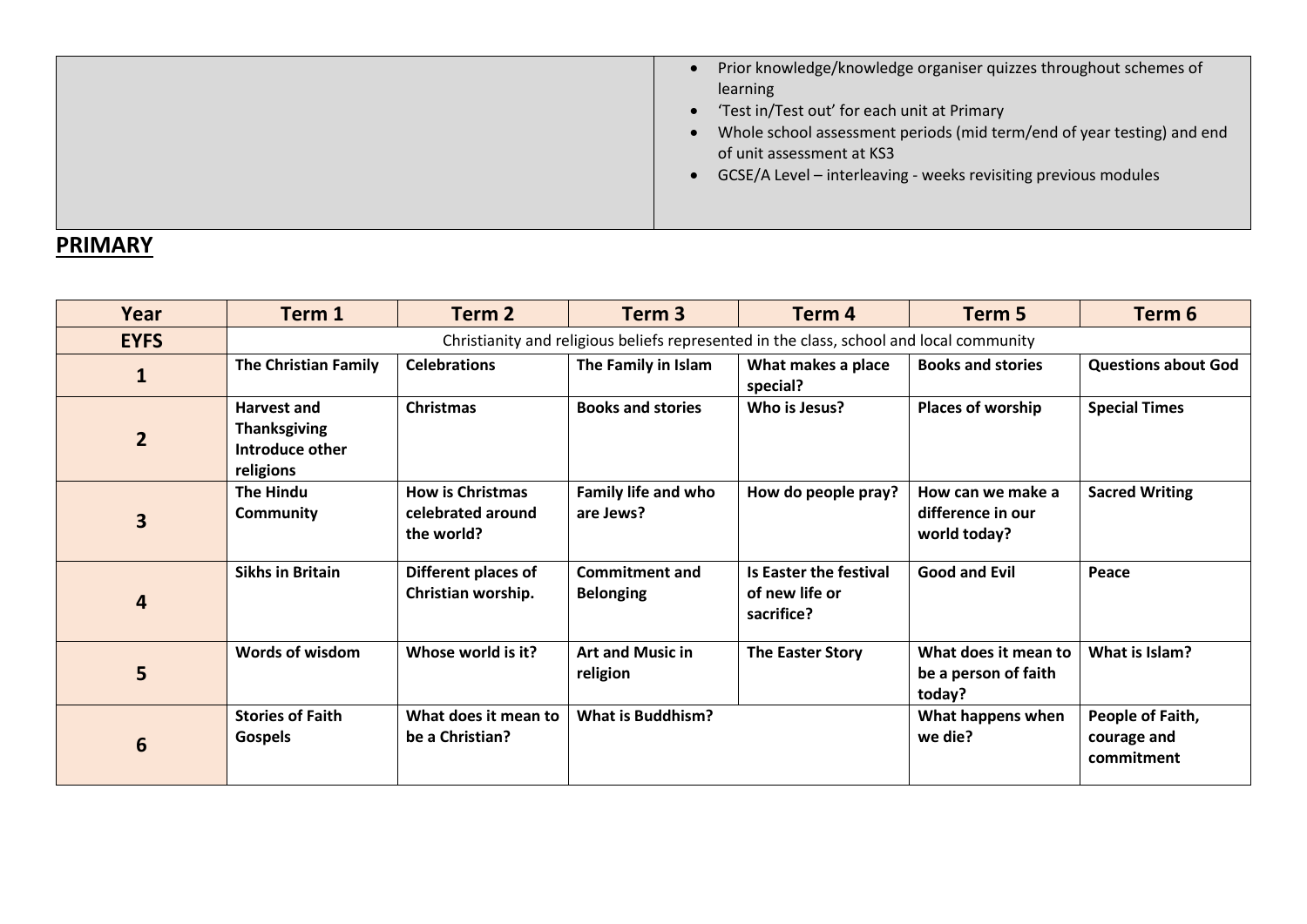## **KEY STAGE 3**

|                         | $1st$ Half of the year (Sep – Jan)                                                                                                                                                              | 2 <sup>nd</sup> Half of the year (Jan-July)                                                                          |
|-------------------------|-------------------------------------------------------------------------------------------------------------------------------------------------------------------------------------------------|----------------------------------------------------------------------------------------------------------------------|
| $\overline{\mathbf{z}}$ | What is belief?<br>$\bullet$<br>Basic Beliefs - introduction to major world religions<br>$\bullet$<br>(Christianity, Judaism, Islam, Hinduism, Sikhism and<br>Buddhism)<br>Judaism<br>$\bullet$ | Judaism<br>$\bullet$<br>Christianity<br><b>Belief in Action</b>                                                      |
|                         | <b>Mid-Year Assessment</b><br><b>Basic beliefs &amp; Judaism</b>                                                                                                                                | <b>End of Year Assessment</b><br><b>Judaism &amp; Christianity</b>                                                   |
|                         | Religious Festivals: What brings our community<br>$\bullet$<br>together?<br>Hinduism                                                                                                            | <b>Ultimate Questions</b><br>$\bullet$<br>Human rights & social justice<br>$\bullet$                                 |
| 8                       | <b>Mid-Year Assessment</b><br><b>Religious Festivals &amp; Hinduism</b>                                                                                                                         | <b>End of Year Assessment</b><br>Religious Festivals, Hinduism, Ultimate Questions,<br>Human rights & social justice |
|                         | Creation: Science vs. Religion<br>The Environment and Animal Rights<br>$\bullet$                                                                                                                | Judaism<br>$\bullet$<br>Evil and Suffering, inc. Jewish responses to the<br>Shoah                                    |
| 9                       |                                                                                                                                                                                                 | From Easter: GCSE Short Course: Relationships and<br><b>Families</b>                                                 |
|                         | <b>Mid-Year Assessment</b>                                                                                                                                                                      | <b>End of Year Assessment</b>                                                                                        |
|                         | <b>Creation &amp; the Environment</b>                                                                                                                                                           | Religious Festivals, Hinduism, Creation, the<br><b>Environment, Religion &amp; Family</b>                            |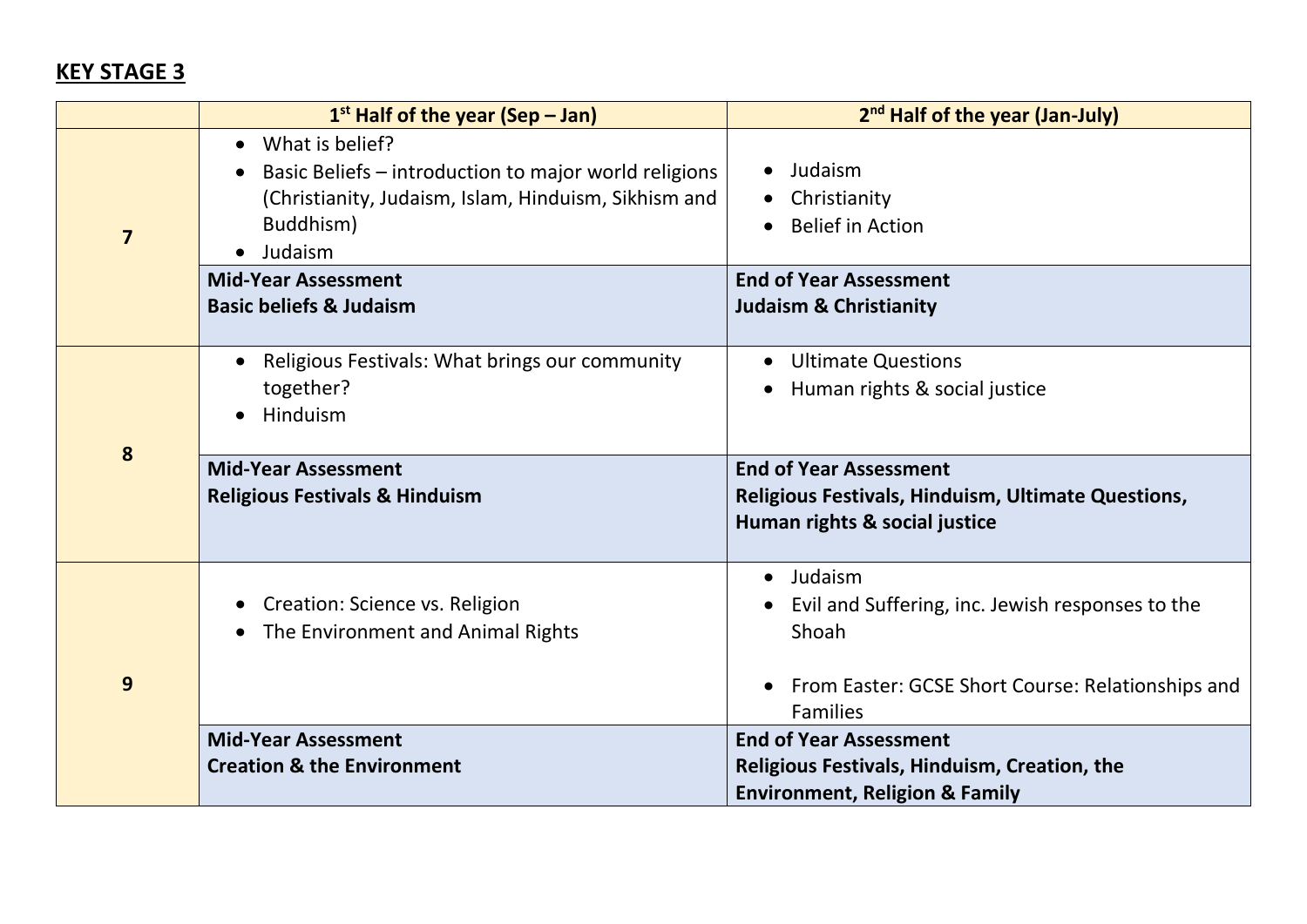# <span id="page-3-0"></span>**KEY STAGE 4**

#### **Full Course**

|    | $1st$ Half of the year (Sep – Jan)                               | $2nd$ Half of the year (Jan-July)                    |
|----|------------------------------------------------------------------|------------------------------------------------------|
|    | AQA GCSE Spec A                                                  |                                                      |
|    | Theme A: Relationships and Families - finish                     | Theme E: Religion, Crime and Punishment              |
|    | <b>Buddhist Beliefs</b><br>$\bullet$                             | <b>Christian Beliefs</b>                             |
| 10 | <b>Buddhist Practices</b><br>$\bullet$                           |                                                      |
|    |                                                                  |                                                      |
|    | <b>Mid-Year Assessment</b>                                       | <b>End of Year Assessment</b>                        |
|    |                                                                  |                                                      |
|    | Theme A: Relationships and Families & Buddhist Beliefs/Practices | All Year 10 content                                  |
|    | Theme B: Religion and Life                                       | Theme D: Religion, Peace and Conflict                |
|    | Buddhist Beliefs & Practices - Revision<br>٠                     | Revision of all units                                |
|    | <b>Christian Practices</b>                                       | <b>March Mock Exams</b>                              |
|    |                                                                  |                                                      |
| 11 |                                                                  | <b>Both exam papers</b>                              |
|    |                                                                  | Revision of ALL units and development of exam skills |
|    | <b>November Mock Exams</b>                                       |                                                      |
|    |                                                                  | <b>ACTUAL GCSE EXAMS.</b>                            |
|    | The B: Religion and Life and Year 10 content                     |                                                      |

#### **Short Course**

|                                  | $1st$ Half of the year (Sep – Jan)                                      | $2nd$ Half of the year (Jan-July)                                                                       |
|----------------------------------|-------------------------------------------------------------------------|---------------------------------------------------------------------------------------------------------|
|                                  | AQA GCSE Spec A<br><b>Buddhist Beliefs</b>                              | Theme D: Religion, Peace and Conflict                                                                   |
| 10<br><b>Mid-Year Assessment</b> |                                                                         | <b>End of Year Assessment</b>                                                                           |
|                                  | Theme A: Relationships and Families (year 9 content) & Buddhist beliefs | Theme A: Relationships and Families, Buddhist beliefs & Theme D: Religion, Peace and<br><b>Conflict</b> |